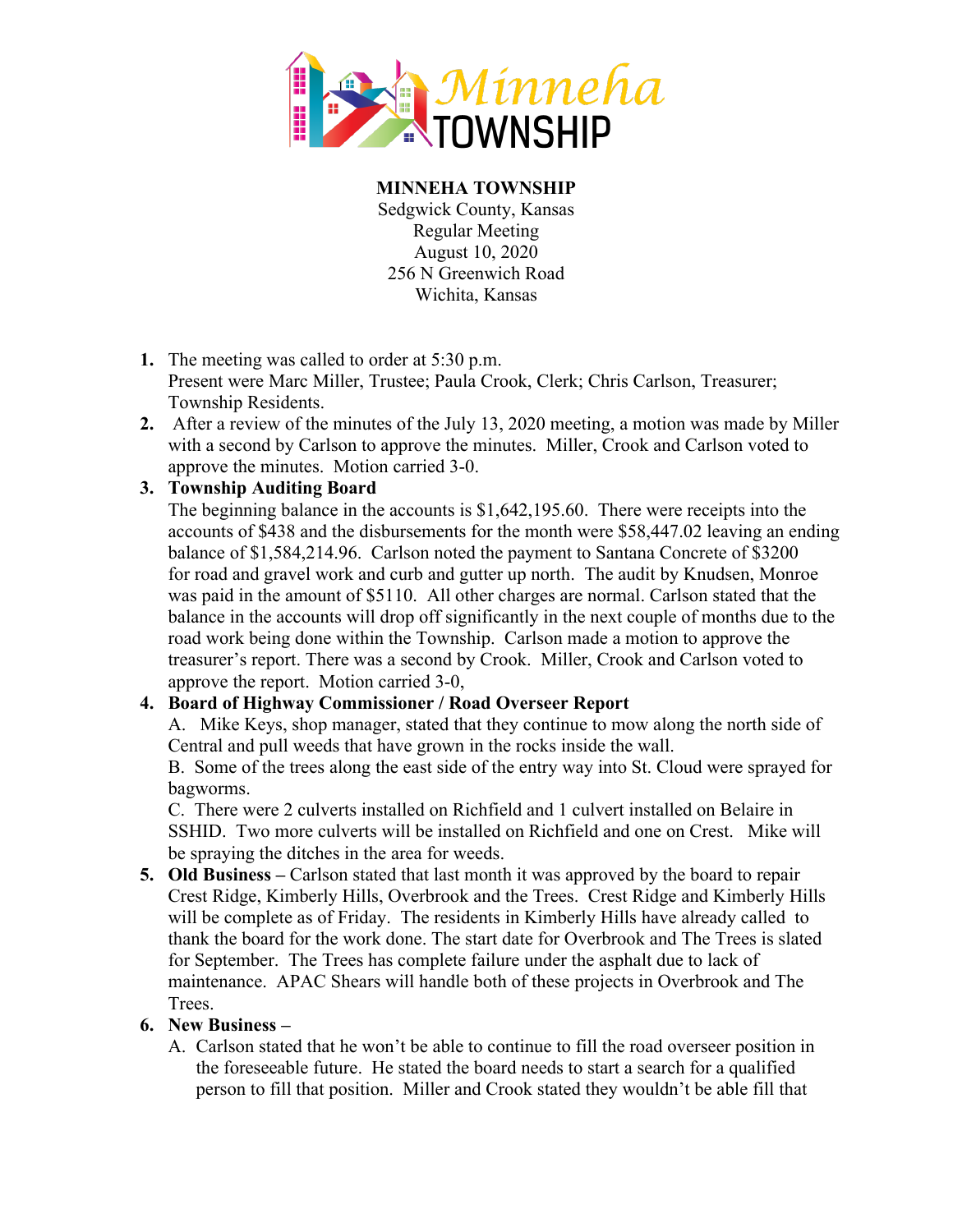

position either. Carlson made a motion that Minneha Township boards of trustees begin an active search to fill the position of road overseer. There was a second by Crook. Miller, Crook and Carlson voted to approve the motion. Motion carried, 3-0. The board will take resumes to aid in the search. Carlson stated there are a couple of people who have expressed interest and that Karen Bailey had mentioned that she had names of individuals who could fill that position. Carlson will contact her for those names. Carlson asked that Mike Keys let the board know if he's interested in the position.

- B. The Township may be short an employee. Mike notified Carlson that Tracey was didn't show up for work today, Monday, August 10. Carlson said he would contact Tracey.
- C. The Villas /  $127<sup>th</sup>$  Street North The City of Wichita, Minneha Township and Crestview Country ID partnered to share the cost to resurface  $127<sup>th</sup>$  Street with the City doing the work. The City of Wichita would then take over maintenance of said road. The City of Wichita maintains and mows on  $127<sup>th</sup>$  20 feet from the edge of the road. From that point to the wall at the Villas which is probably another 20 feet beyond and includes a ditch is not being mowed or the ditch being maintained. The City says that portion is County property and as County property it becomes Minneha Township property. Minneha mowed the area until the City took over maintenance of  $127<sup>th</sup>$  according to Mike Keys. It was agreed by the board that Minneha township would mow what the City doesn't mow which is the 20 feet beyond what the City is responsible to maintain and includes the ditch.
- D. Villas II There was discussion of the fact that Villas II no longer wants their roads to be private. They would like their roads to be made public in order that Villas II roads would be accepted into the Minneha Township and the township would be able to help with the maintenance of the roads in regard to snow removal, crack sealing and street sweeping curb to curb, not to include sidewalks or parking area. Before this can happen, the roads have to be deemed as up to standard by Jim Webber at Sedgwick County. That process begins with Villas II submitting a request to Sedgwick County through Jim Webber who will have the roads evaluated for proper lane width and taking a core sample to assure that there has been no degradation to the roads since the major work that was done to bring the roads up to standard again a few years ago. Webber has stated to Carlson that he will not approve an application from Villas II if it puts a financial burden on Minneha Township. It will be approximately 45-60 days from date of application before a report is received at which time Webber will appear before the board to present the report from the engineer. The entrance to Villas I and II was widened as Webber was concerned that cars couldn't be stacked when exiting the Villas. A median was removed and the area was widened to allow for better traffic flow and easier access by 18 wheeler trucks or emergency vehicles. After discussion, Carlson made a motion to accept Villas II roads to be maintained by Minneha Township as long as the roads are validated by the report from Sedgwick County to be in good condition and don't present a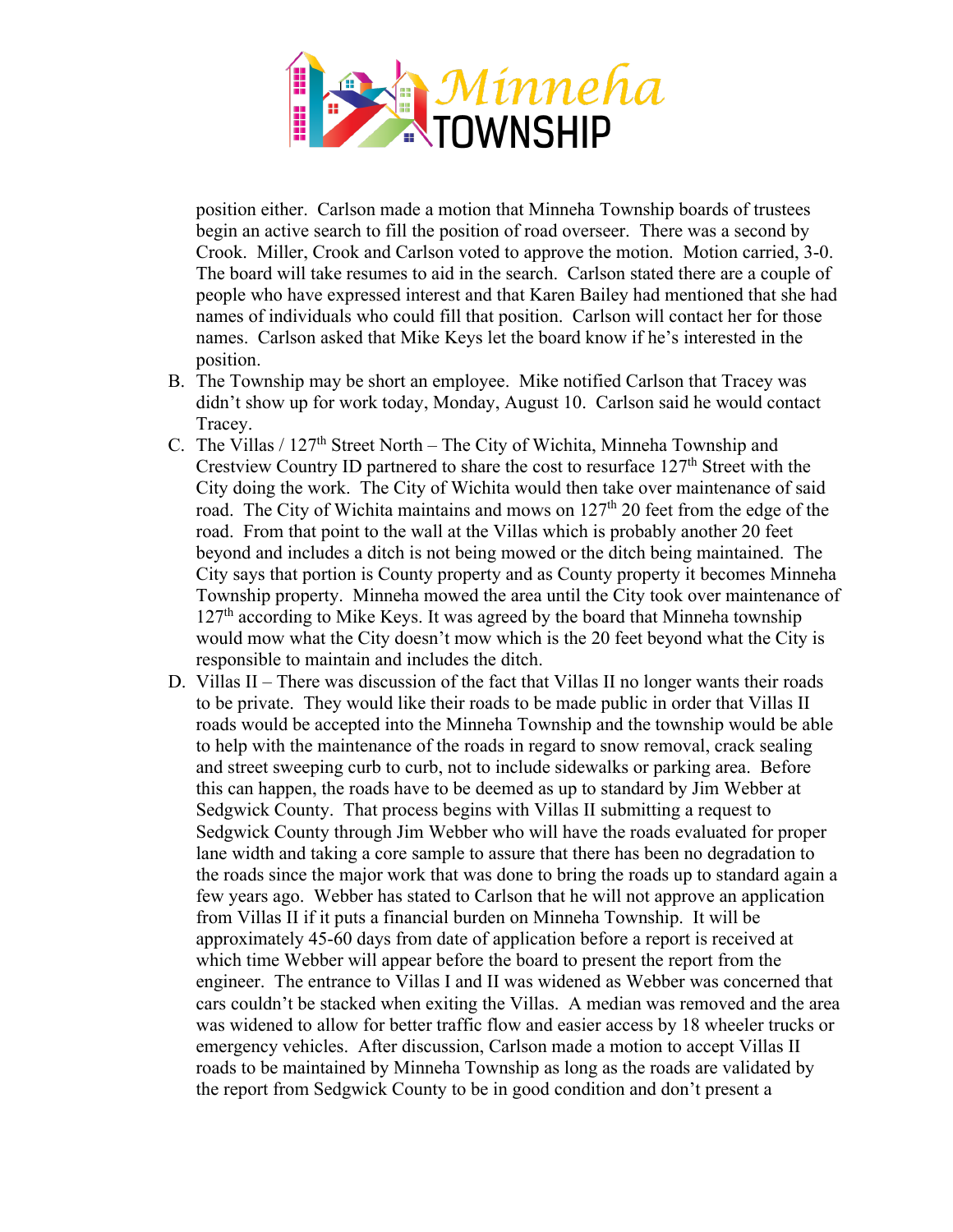

financial burden to Minneha Township. There was a second by Crook. Crook, Miller and Carlson voted to approve the motion. Motion carried, 3-0.

- E. Recently, each Minneha township board member received a letter from Sedgwick County Commissioner Jim Howell. He wants to create a new law pursuant to road repair in the township. Basically, Howell is saying that if a road becomes impassable as deemed by the county, the county will repair the road to travel condition pursuant to K.S.A. 68-124 and charge the township for the repair costs requesting payment in full by a specified date. If the township doesn't have the funds, "at the discretion of the BoCC this time frame could accommodate a future mill levy increase by the township in order to avoid collection and legal actions contemplated within Section 8.B. of this policy". The Township has  $\frac{1}{2}$  mile of dirt road on 159<sup>th</sup> from Pawnee to Harry. The city maintains ½ of the roadway and the City of Andover maintains the other half for Minneha. It was graded once a month and hasn't had problems until recently due to the construction in the area. All of the traffic has been directed to 159<sup>th</sup> and more than tripled the vehicle traffic on that street. Minneha is 3 years behind on road maintenance. In the event Commissioner Howell is thinking specifically of 159<sup>th</sup>, Carlson got an estimate of the repair costs. An asphalt project would be \$600,000, concrete would be \$800,000. If the project was curb and gutter, the cost is \$1,000,000. It's a dirt road that was never built for high traffic. Carlson encouraged anyone in the township to contact the commissioners, particularly Pete Meitzner, regarding K.S.A. 68-124 if they have any comments to make about the policy Commissioner Howell wants to introduce and pass as it does include a mill levy if necessary and affects everyone. There is cause for concern because Commissioner Howell got an amendment passed in only 3 days in regard to the speed limit on  $159<sup>th</sup>$  Street. The speed limit heading north was 40 mph and the speed limit going south was 55 mph. Resident Gaylor requested a copy of the letter from Howell. The board is in unanimous agreement in not wanting this law to pass.
- F. Carlson mentioned for discussion the idea of having a video posting of the township's meetings due to the continuation of Covid distancing and the fact that while more residents would like to attend the meetings they are not willing to be in an enclosed area with others. He stated that the meetings are being held at the maintenance facility because the fire station where meetings are normally held is still closed to the public. The improvement districts are beginning to hold their meetings at the Greenwich location. The company that maintains the township website can video the meetings to be posted on the website after the meetings. Two years ago Carlson looked into this and the cost was \$300/month to video the meeting, edit the video and post it to the website. Carlson has only had 1 person inquire about having a video and that was a county commissioner. Miller stated he would be in agreement if it would be used. Crook questioned if it would be used by the residents. Carlson suggested polling the residents on the website. It was agreed by the board that polling is a viable option.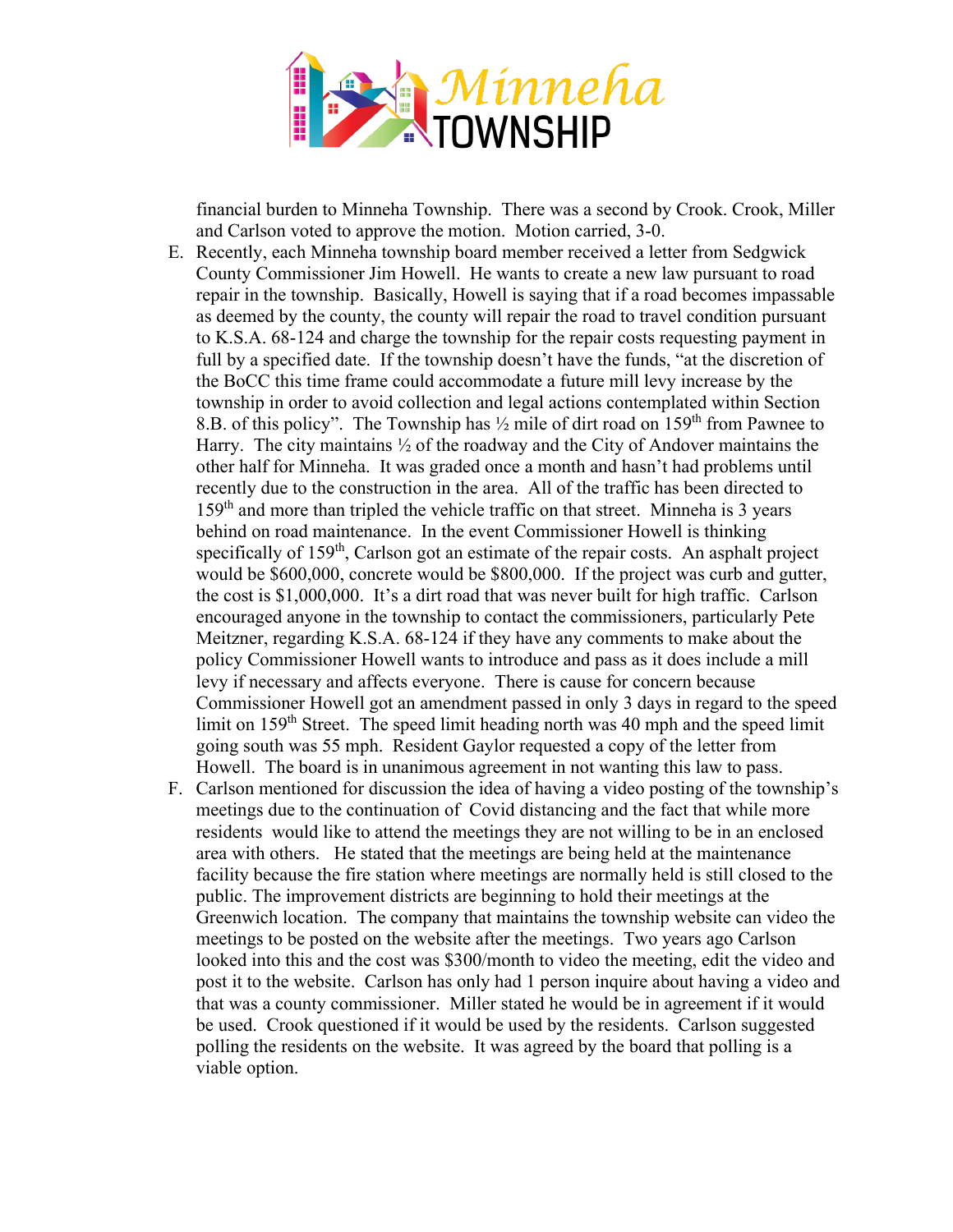

- **7. Adjournment –** A motion was made by Miller with a second by Crook to adjourn the meeting at 6:12 p.m. Miller, Crook and Carlson approved the motion, 3-0.
- **8.** The next scheduled meeting is Monday, September 14, 2020 at 5:30 p.m., 256 N. Greenwich, Wichita, KS

Submitted by Paula Crook, Clerk

Marc Miller introduced himself as a resident of Springdale Lakes. He has been in the Army for 20 years having joined at 17. Twelve of those years he was in the infantry and then an opportunity to go to flight school. He works at Spirit Aerosystems. He stated he has 2 kids and looks forward to working with everyone in the township.

## **Public Comments**

Rick Moyer brought up discussion about SSHID in regard to the drainage problems. Carlson stated he had walked the area with Steven Frank, MKEC, last week. There was a drainage study done in the past. Those plans can be utilized with new data entered since the work done in the area by the City. Several of the houses that used to flood, no longer flood. The Belaire project looks like it will be a 3 phase project. It needs roads, connective approaches and drives for the roads and has major drainage problems. The first portion of the road was done in roller compacted concrete. The second half Gragg had looked at for curb and gutter with a current estimate of \$1,000,000. Money was already pushed forward from this year's budget for use in Belaire next year. Carlson said the board will kick MKEC off the construction documents and the permitting. Carlson stated the board believes there are other people in Wichita that would be significantly less expensive than MKEC in these areas. As far back as 2014, MKEC was paid \$17,000/week to do construction administration. If APAC and Andale are used, they have CA on site already. The proposal for Belaire was \$19,000/week. The board will bid out for a CA to find someone who is well qualified at a much better price. Mike was supposed to start today on the ditches in SSHID but was unable due to weather. He hopes to spend all week there.

Barbara, Springdale Lakes resident, inquired about who has the responsibility for 1 or 2 dead pine trees being removed on Kellogg Drive which is a county road. Carlson stated that the trees fall in a gray area. Countryside sprayed the trees recently. Springdale Lakes has a deed for all of their roads except E. Kellogg Drive, Lincoln and Fairlawn. Those roads are county roads. It was the consensus of the board to contract out the removal of the trees. Miller knows of a company who is reasonably priced and would arrange to have the trees removed. It was asked whose responsibility it would be to have new scotch pines planted along the edge of 143<sup>rd</sup>.